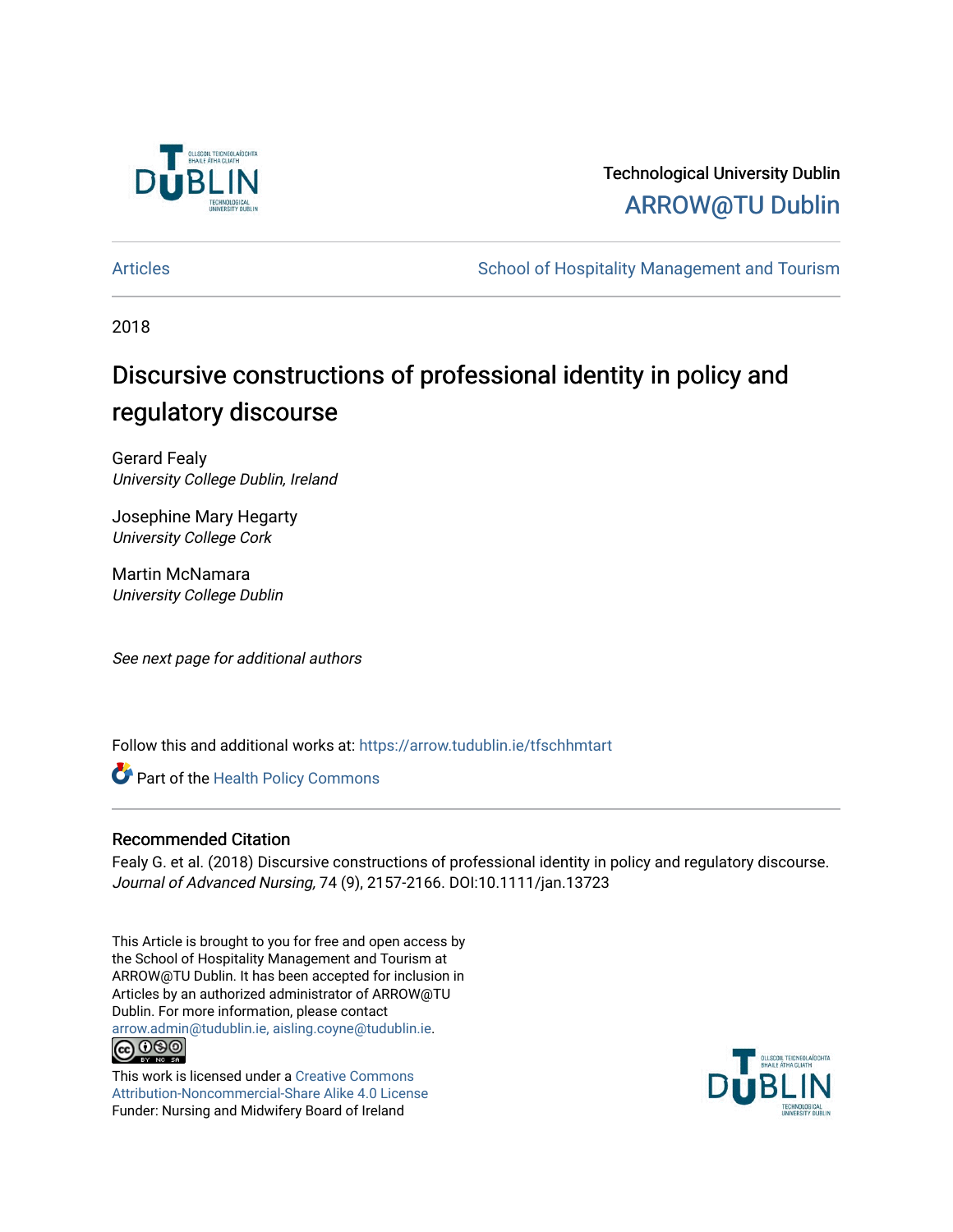#### Authors

Gerard Fealy, Josephine Mary Hegarty, Martin McNamara, Mary Casey, Denise O'Leary, Catriona Kennedy, Pauline O'Reilly, Rhona O'Connell, Anne-Marie Brady, and Emma Nicholson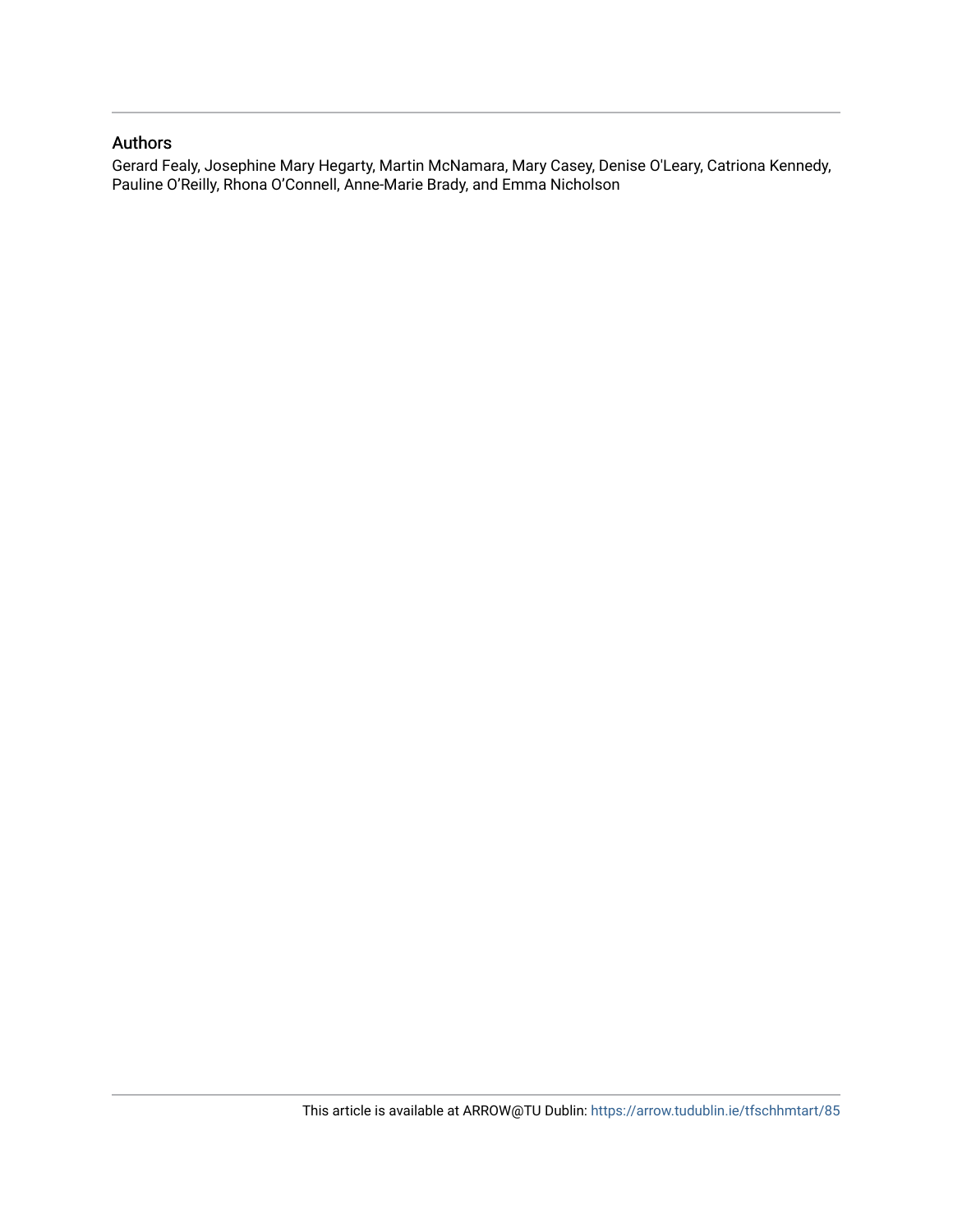# **Discursive constructions of professional identity in policy and regulatory discourse**

Gerard Fealy, Josephine‐Mary Hegarty, Martin McNamara, Mary Casey, Denise O'Leary, Catriona Kennedy, Pauline O'Reilly, Rhona O'Connell, Anne‐Marie Brady, Emma Nicholson

**Citation: Fealy G., Hegarty J., McNamara M., Casey M., O'Leary D., O'Connell R., Kennedy C, O'Reilly P, O'Connell R., Brady A-M, Nicholson E. (2018) Discursive constructions of professional identity in policy and regulatory discourse.** *Journal of Advanced Nursing***, 74 (9), 2157-2166.**

#### **ABSTRACT**

#### *Aim*

To examine and describe disciplinary discourses conducted through professional policy and regulatory documents in nursing and midwifery in Ireland.

# *Background*

A key tenet of discourse theory is that group identities are constructed in public discourses and these discursively constructed identities become social realities. Professional identities can be extracted from both the explicit and latent content of discourse. Studies of nursing's disciplinary discourse have drawn attention to a dominant discourse that confers nursing with particular identities, which privilege the relational and affective aspects of nursing and, in the process, marginalize scientific knowledge and the technical and body work of nursing.

# *Design*

We used critical discourse analysis to analyse a purposive sample of nursing and midwifery regulatory and policy documents.

# *Method*

We applied a four-part, sequential approach to analyse the selected texts. This involved identifying key words, phrases and statements that indicated dominant discourses that, in turn, revealed latent beliefs and assumptions. The focus of our analysis was on how the discourses construct professional identities.

# *Findings*

Our analysis indicated recurring narratives that appeared to confer nurses and midwives with three dominant identities: "the knowledgeable practitioner," the "interpersonal practitioner" and the "accountable practitioner." The discourse also carried assumptions about the form and content of disciplinary knowledge.

# *Conclusions*

Academic study of identity construction in discourse is important to disciplinary development by raising nurses' and midwives' consciousness, alerting them to the ways that their own discourse can shape their identities, influence public and political opinion and, in the process, shape public policy on their professions.

# *Why is this research or review needed?*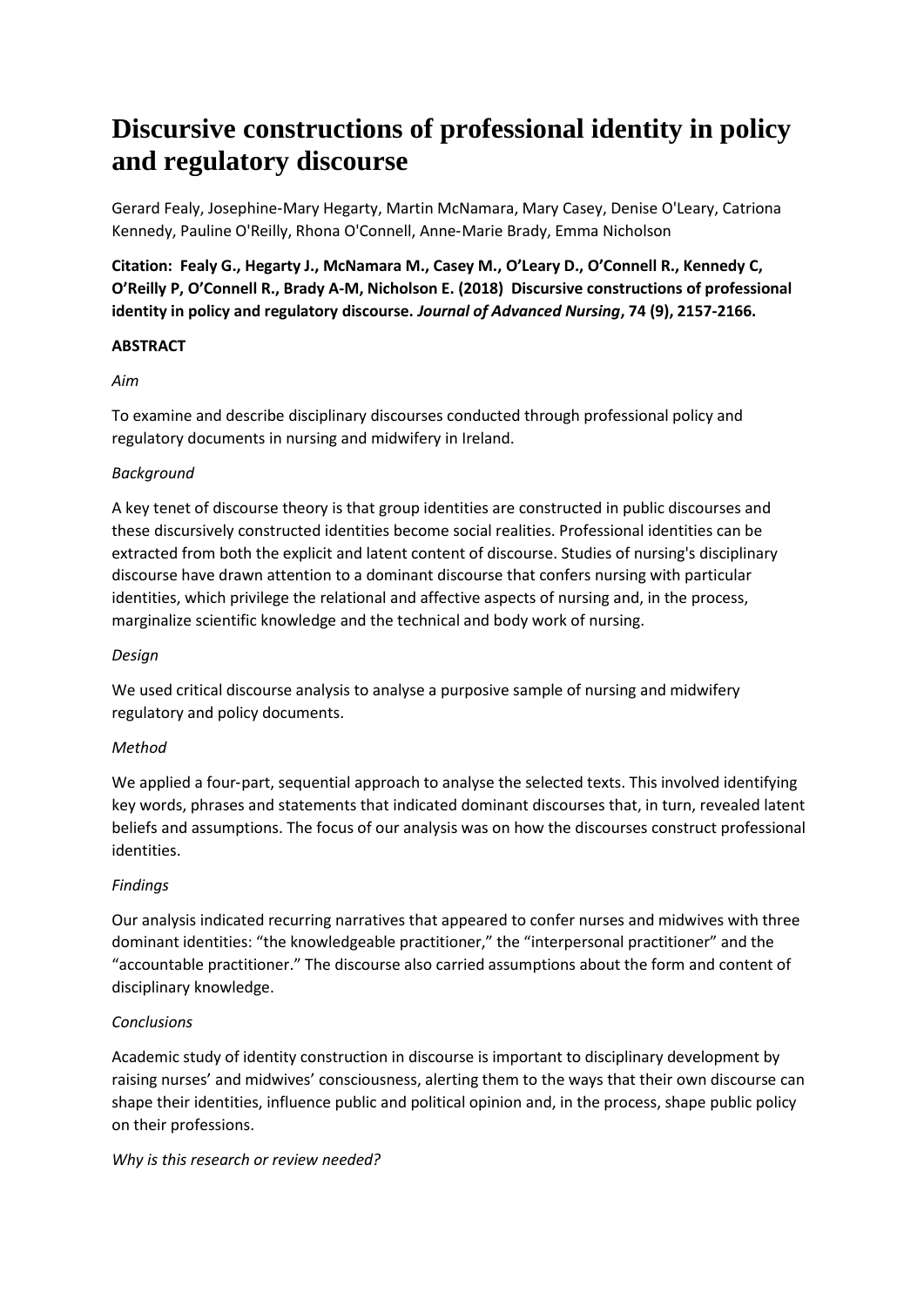Professional identities are socially constructed through public discourse and, hence, it is important for nurses and midwives to be alert to both the form and content of discursively constructed identity.

While several studies have analysed discourse in professional debates and in media texts, few have examined the latent beliefs, assumptions and values in policy and regulatory documents.

The study of identity construction is important scholarship in that it raises nurses' and midwives' consciousness, alerting them to how ideological positions can assign identities to them.

#### *What are the key findings?*

Using a social constructionist approach, we uncovered recurring narratives in policy and regulatory documents that revealed latent beliefs, assumptions and values.

Three discursively constructed identity types revealed themselves in the discourse: "the knowledgeable practitioner," the "interpersonal practitioner" and the "accountable practitioner."

The discourse carried assumptions about the form and content of disciplinary knowledge.

*How should the findings be used to influence policy/practice/research/education?*

Authors of professional policy and regulatory documents need to recognize that documents have significance beyond the texts themselves, since they constitute public discourse that has constitutive powers, capable of constructing professional identity.

Discursively constructed professional identity can influence public and political opinion and, in the process, shape professional policy.

When incorporated into analytical frameworks, critical discourse analysis is an important tool in policy analysis and review.

#### **1 INTRODUCTION**

The Nursing and Midwifery Board of Ireland (NMBI) is the professional regulatory authority for nursing and midwifery in Ireland. The Department of Health (DOH) is the Government department with overall responsibility for health policy in Ireland, including policy about the development of the nursing and midwifery resource. From time to time, the NMBI publishes guidance documents for practitioners, in such areas as scope of practice and standards for professional education (NMBI, 2015, 2016). Similarly, the DOH publishes reports on nursing and midwifery, including evaluative reviews and future‐oriented policy statements on the educational preparation, development and deployment of nurses and midwives (Government of Ireland, 1998, 2000).

Taken in their totality, these regulatory and policy documents constitute a professional discourse, which can be defined as debates about nursing and midwifery policy and practice, conducted by nurses and midwives; that is, the way the professions discuss themselves with themselves. As professional discourse, the documents realize dominant and recurring narratives that represent nursing and midwifery in particular ways and carry both explicit and latent ideas, beliefs, assumptions and values. As an essentially public discourse, they also reveal how nursing and midwifery are talked about and, in this way, give a basis for analysing discursive constructions of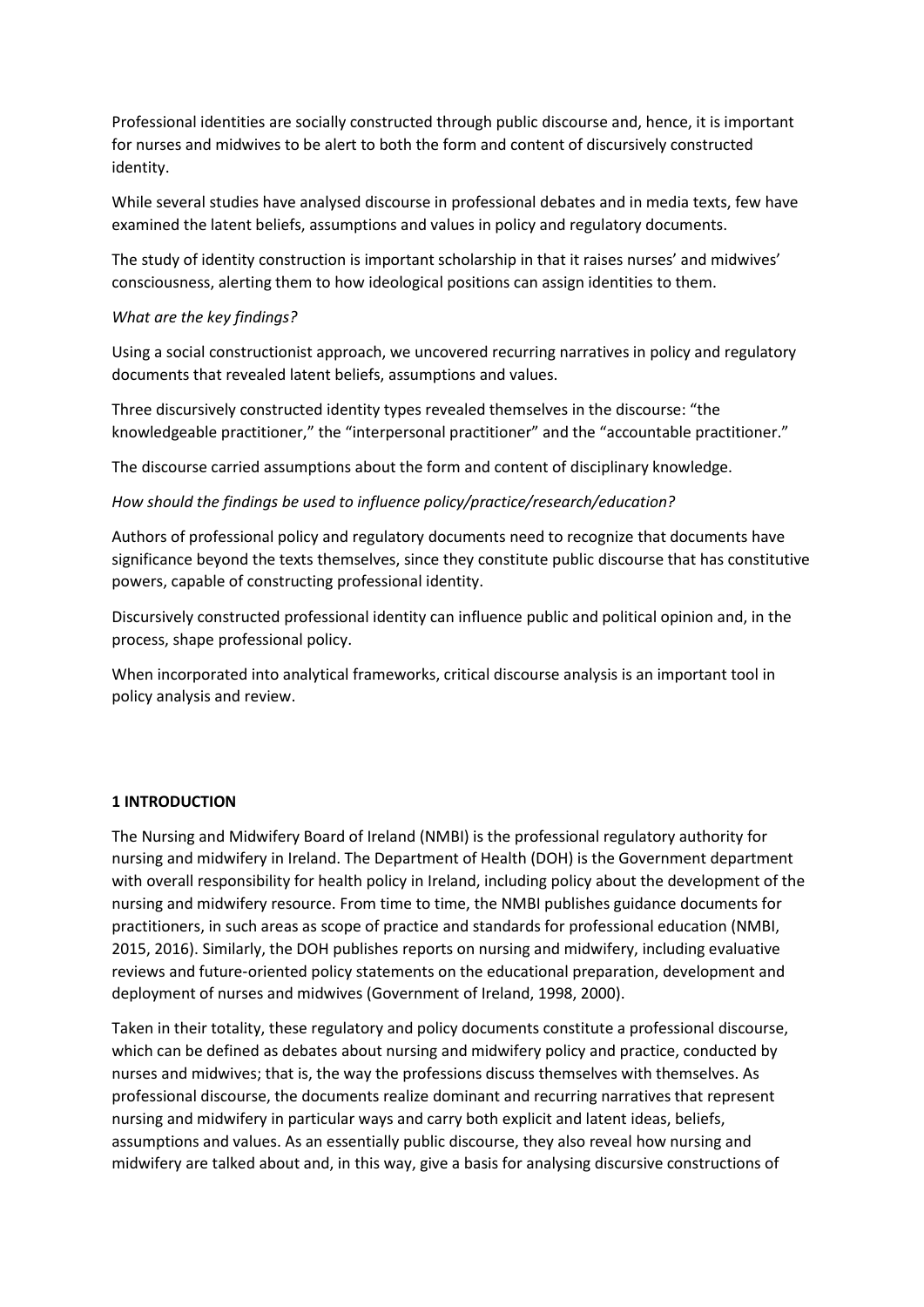professional identities. Importantly, the discourse presents a window on how the disciplines of nursing and midwifery "talk" about themselves to themselves.

# **1.1 Background**

Several authors have examined nursing's disciplinary discourse using the method of critical discourse analysis and have variously used the analytical methods described by Fairclough (2010) (Fealy & McNamara, 2007; Gillett, 2012, 2014; Kelly, Fealy, & Watson, 2012; Middleton & Uys, 2009), Potter and Wetherell (1987) (Middleton & Uys, 2009), Wetherell, Taylor, and Yates (2001) (Fealy & McNamara, 2007; Gillett, 2012), Gee (2005) (Fealy & McNamara, 2007; McNamara, 2010) and van Dijk and Kintsch (1983) (Gillett, 2012; McNamara, Fealy, & Geraghty, 2012). Some authors have also studied midwifery discourses using the Potter and Wetherell's (1987) iterative analytic scheme (Lee & Kirkman, 2008) or using a metasynthesis of qualitative studies informed by the Noblit and Hare's (1988) method (O'Connell & Downe, 2009).

The texts studied typically include documentary materials, media items and interviews and focus groups. For example, authors have analysed existing published discourses (Fealy, 2004; Gillett, 2012, 2014; Grealish & Trevitt, 2005), including newspaper texts (Fealy, McNamara, Treacy, & Lyons, 2012; Gillett, 2012, 2014), online texts (Kelly et al., 2012; McNamara et al., 2012), historical texts (Fealy & McNamara, 2007) or discourse conducted in everyday practice (Middleton & Uys, 2009), while others have generated discourse as primary textual data through focus groups and interviews (Grealish & Trevitt, 2005; McNamara, 2010).

# *1.1.1 Recurring narratives and professional identities*

Discourse is understood as language‐in‐use comprising words and phrases configured in ways that express certain ideas and assumptions. In discourse, narratives can be identified that are realized by and through the content and forms of language that comprise a particular discourse. Narratives can become dominant, in that through repeated use, they come to instantiate commonly held ideas. Authors have drawn attention to such dominant narratives, such as that which privileges the relational and affective aspects of nursing and in the process, marginalizes the doing aspects and the scientific knowledge for the technical and body work of nursing (Nelson & Gordon, 2006). This narrative has been variously described as the "virtue script" (Gordon & Nelson, 2005) and the "caring science" narrative (Fealy & McNamara, 2015; Koch, Leal, & Ayala, 2016). A related narrative is one that discursively constructs contemporary university nursing education as imperfect in contrast to an idealized past of practical training (Fealy & McNamara, 2007; Gillett, 2012, 2014).

A key tenet of discourse theory is that public discourses construct identities and that these discursively constructed identities themselves become social realities (Fairclough, 2010; Gee, 2014). By analysing both professional and popular nursing discourse, several authors have demonstrated how nursing identities are constructed (Fealy, 2004; Fealy & McNamara, 2007; Gillett, 2012; Grealish & Trevitt, 2005) and how the discourse continues to position nurses and nursing in traditional stereotypical and gendered ways (Fealy & McNamara, 2007; Gordon & Nelson, 2005; Kelly et al., 2012). Similarly, studies of midwifery discourse have shown how the midwife is constructed with the identity of woman's advocate in the face of medical hegemony (Lee & Kirkman, 2008; O'Connell & Downe, 2009). Discourse associated with curriculum and pedagogy reveals nursing to be a relatively weakly bounded discipline with a poorly defined and articulated body of knowledge (McNamara, 2010; McNamara et al., 2012).

The study of professional identity, as constructed in and through public discourse, is important in illustrating how the nursing profession sees itself and its social mandate, and how the public views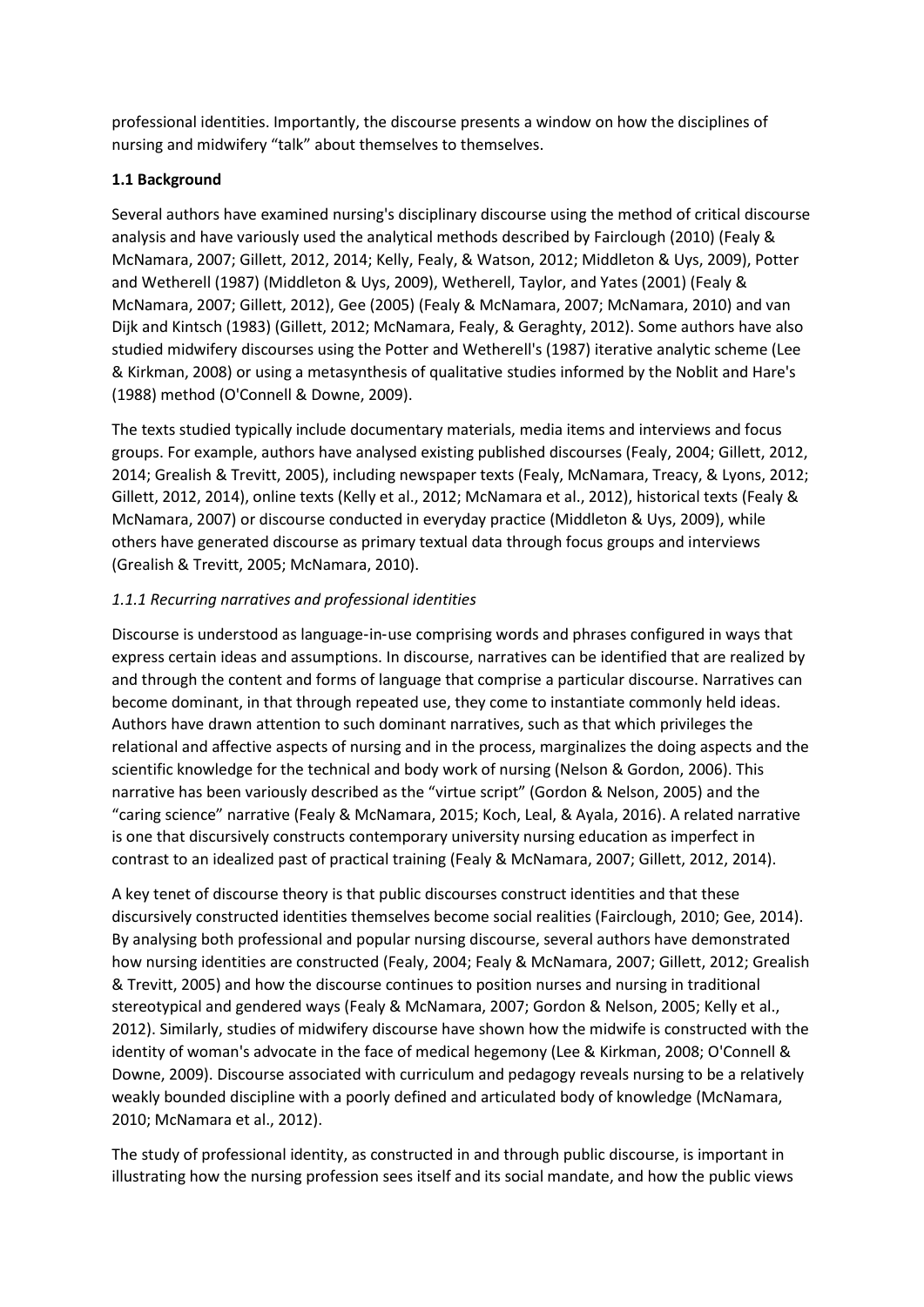the profession (Gordon & Nelson, 2005; Kelly et al., 2012). This paper reports on one element of a larger national study, reported elsewhere (Casey et al., 2017), aimed at developing a framework for policy formulation, analysis and evaluation. In developing the framework, the project team aimed to demonstrate the utility of analysing both the content domain of regulatory statements and policy reports and to that end, selected critical discourse analysis (CDA) as the means of doing so.

# **2 THE STUDY**

# **2.1 Aims**

We selected CDA as a distinct method of critically analysing the content of regulatory and policy documents in an Irish context, since it enabled us to investigate the constitutive effects of the documents by identifying recurring narratives that might reveal latent ideas, beliefs and assumptions. Informed by discourse theory and the literature on identity, we established the following study objectives:

- Examine disciplinary discourses conducted through professional policy and regulatory documents in nursing and midwifery.
- Identify recurring narratives concerning (a) the nature of professional practice (b) the professional role and (c) education for the professional role.
- Identify and name the nursing and midwifery identities that are socially constructed in the discourses.
- Discuss the implications of these constructed identities for professional policy and regulation.

# **3 STUDY DESIGN**

Critical discourse analysis is a method of inquiry that takes language‐in‐use as its data; it analyses language for both explicit and latent meanings that is going beyond what is overtly stated in texts to reveal underlying ideas and assumptions that are realized by the ways the texts are composed. Concerned with language as naturally occurring data and as social action (Fairclough, 2010), CDA investigates how social actors use language to construct self‐interested and persuasive versions of the world and uncovers the power relations at work in their accounts (Fealy et al., 2012). The approach offers a rigorous method for analysing both popular and professional discourse and is particularly concerned with the ways that some discourses come to dominate under certain cultural and historical conditions and in broader socio‐political contexts, including health care.

# **3.1 Data collection**

In selecting our texts to demonstrate how CDA can be applied to the analysis of texts in a wider policy analysis framework, we purposively selected three regulatory documents and one policy document. The rationale for selection was based on the specific requirements of a larger commissioned study on which this paper is based, and which involved the development of an analytical framework for policy analysis in professional regulation. Additionally, the sample represented exemplars of contemporary documents that described and discussed professional regulation and policy in nursing and midwifery.

# **3.2 Sample**

The sample included two professional regulatory documents published by the NMBI, namely the Code of Conduct and Ethics for Nurses and Midwives (NMBI, 2014) (hereinafter the Code) and the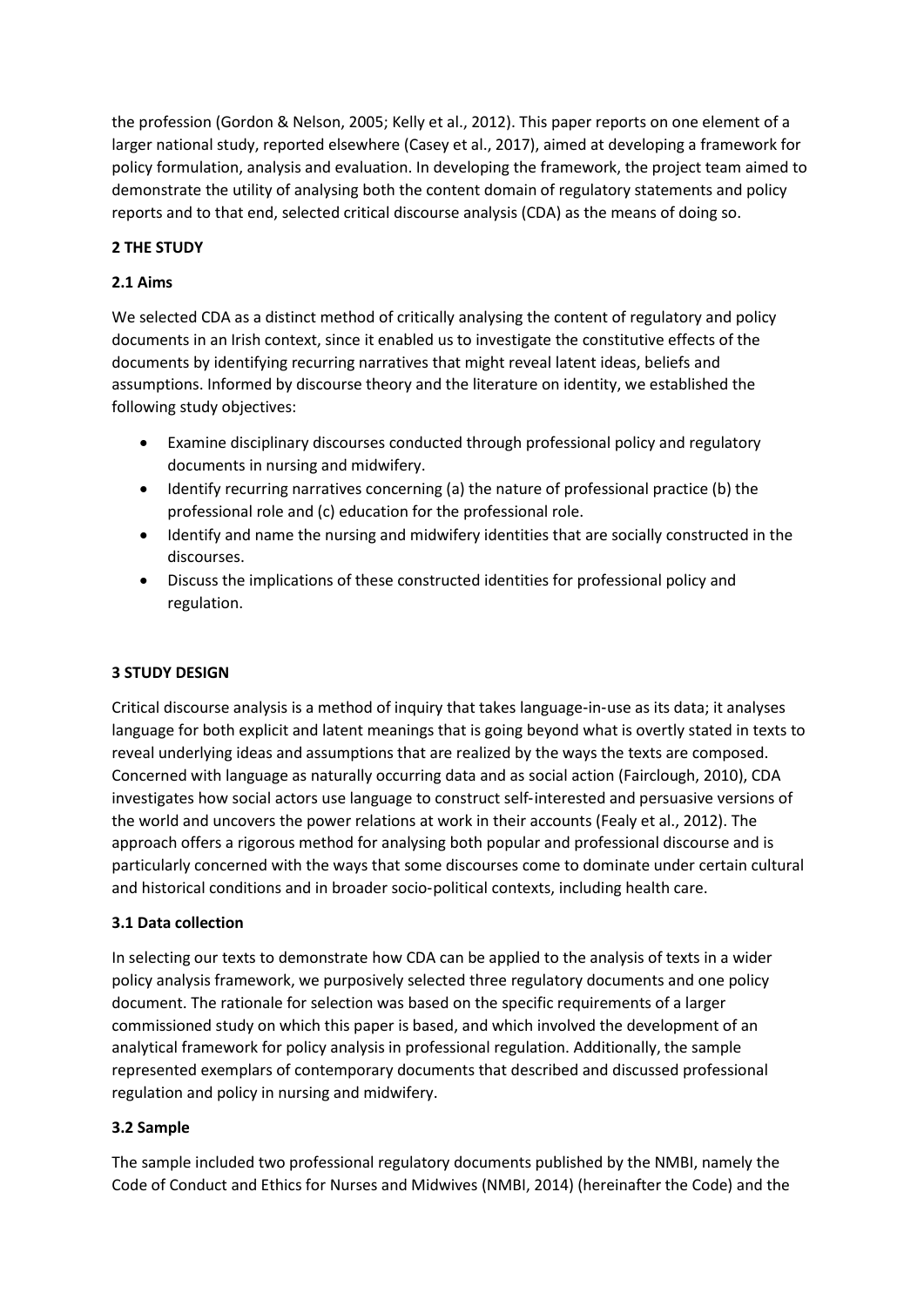Scope of Nursing and Midwifery Practice Framework (Nursing and Midwifery Board of Ireland, 2015, 2016) (hereinafter the Scope Framework). Since both documents constitute guidelines on professional practice, each registered practitioner is expected to be familiar with and, where appropriate, use them in their daily practice. We also analysed a precursor review document that gave rise to Scope Framework; this was the National Review of the Scope of Professional Practice Framework Final Report (Fealy et al., 2014) (hereinafter Scope Review). In 2012, the Irish DOH published the Review of Nursing and Midwifery Undergraduate Programmes (DOH, 2012) (hereinafter Undergraduate Review), the final report of a national review of all undergraduate preparatory training programmes in nursing and midwifery that were introduced in the early to mid‐ noughties in Ireland. The review was conducted on the basis that, since the programmes were in existence for over a decade and had not been evaluated at a national level, such a review was warranted. As a national policy review, the Undergraduate Review contained a synthesis and distillation of the thoughts and beliefs of nurses and midwives about professional preparatory education.

# **3.3 Ethical considerations**

The main data sources for this discourse analysis study were extant published policy and regulatory documents, and hence under the criteria for ethical review of the lead author's institutional review board, ethical review was not warranted. Our study also involved analysis of some secondary data, specifically, anonymized interview transcripts of focus groups, interviews and written submission that were generated as part of the Undergraduate Review and the Scope Review. The results of the analysis of this secondary data, for which Research Ethics Committee approval was granted in the original studies, are reported elsewhere.

#### **3.4 Data analysis**

We treated all four documents as a single data set. Our analysis of the texts was informed by key authors in the theory and method of CDA, including Fairclough (2010), Wetherell (1998) and Gee (2014). For example, Gee (2005, 2014) proposes that there are several building tasks of language that include building identities. A key challenge in our analytic process was to examine the discourses in a systematic and rigorous way, consistent with the epistemological and theoretical assumptions of CDA (Greckhamer & Cilesiz, 2014).

#### **3.5 Rigour**

Since discourse analysis relies on interpretation, it was important therefore to maintain transparency and assure rigour of our methodological processes and to that end, we applied the following analytical steps: (a) read and become familiar with the texts; (b) analyse the texts to identify prominent key words and statements; (c) identify the dominant discourse to uncover unspoken and unstated assumptions; and (d) discuss the policy and practice implications of the dominant discourse. Three members of the research team analysed all the documents and used this four‐step process, initially acting independently when analysing the texts and then discussing the findings to arrive at a consensus as to the emerging discourse. The focus of analysis in this sensitizing framework was to reveal discursive constructions of professional identities that the texts might reveal (Gee, 2005, 2014).

#### **4 FINDINGS**

Our analysis indicated recurring narratives that appeared to confer nurses and midwives with certain identities. Three identities emerged as dominant: "the knowledgeable practitioner," the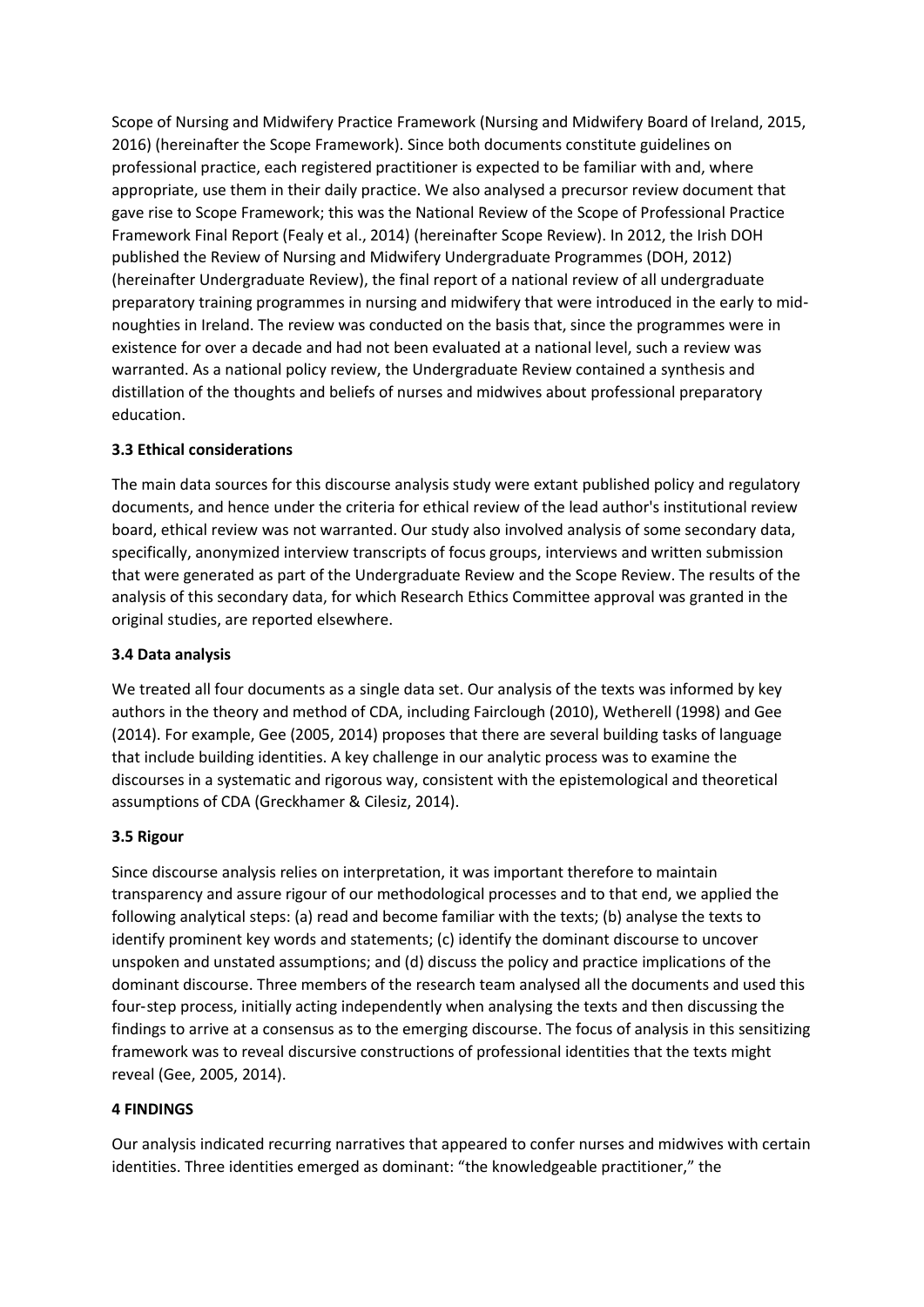"interpersonal practitioner" and the "accountable practitioner" (Figure 1). These identities were evident in all the texts.

*Insert Figure 1 here*

#### **4.1 The "knowledgeable practitioner"**

The idea of the knowledgeable practitioner, often expressed as "the knowledgeable doer" in early policy discourse proposing educational reform (UKCC, 1986), has been prominent in professional discourse for several decades. The texts that we analysed suggest that this idea remains enduring and dominant in professional discourse and continues to be deployed to justify the continuance and consolidation of the nursing and midwifery degree programmes in Ireland. For example, the Undergraduate Review declared that "nursing or midwifery school graduates will be knowledgeable practitioners" and the Scope Review referred to "the development of a highly educated and skilled workforce of nurses and midwives" (p. 44). The Code similarly entreats nurses and midwives to use evidence-based knowledge and to "value research ... [which is] central to the nursing and midwifery professions" (p. 20).

Phrases associated with the "knowledgeable practitioner" included "professional competence," "knowledge and cognition," the "sciences of nursing/midwifery," "evidence‐based scholarship," "critical and analytical thinking" and "professional scholarship", defined as "disciplinary knowledge, behaviours, values and attitudes" (Undergraduate Review, p. 46). The Scope Review referred to "professional competence" as "the quantum of critical thinking, knowledge … judgement, skill and practice, as well as metacognition" (p. 49). Knowledge was viewed as a prerequisite for other competencies, such as clinical leadership, which demanded "clinical decision making … informed by up-to-date knowledge and skills, intelligence, insight and understanding" (Undergraduate Review, p. 32).

The Undergraduate Review also emphasized broad and generic areas of knowledge, such as knowledge about the context where nurses and midwives practice; hence, the texts spoke of the need for learning about: "developments in health policy and service delivery," "the quality and safety agenda," "models of community support" in chronic disease management and "healthcare issues [among] ... diverse, multi-cultural, minority and ethnic groups" (p. 38). Related to this was the requirement to prepare nurses and midwives with the knowledge to practice "now and into the future" (p. 51), which implied that the content of preparatory training was necessarily contingent and tentative:

It was acknowledged that there would always be cycles of change driven by research and development and the needs of patients, clients and their families. There was a limit, however, as to the amount of content that could be captured in an undergraduate curriculum (Undergraduate Review pp. 8–9).

Where knowledge for practice was discussed, generic competencies were emphasized, including: "clinical judgement … and decision‐making," "leadership"; "general management and team working skills"; "the ability to use evidence"; and "cultural competence" (Undergraduate Review, p. 38). Essential clinical skills were similarly described in broad terms, such as "health assessment skills and the use of early warning scores"; "physical and psychosocial assessment"; "pharmacology and medication management"; and "end of life care" (Undergraduate Review, p. 38). In a similar way,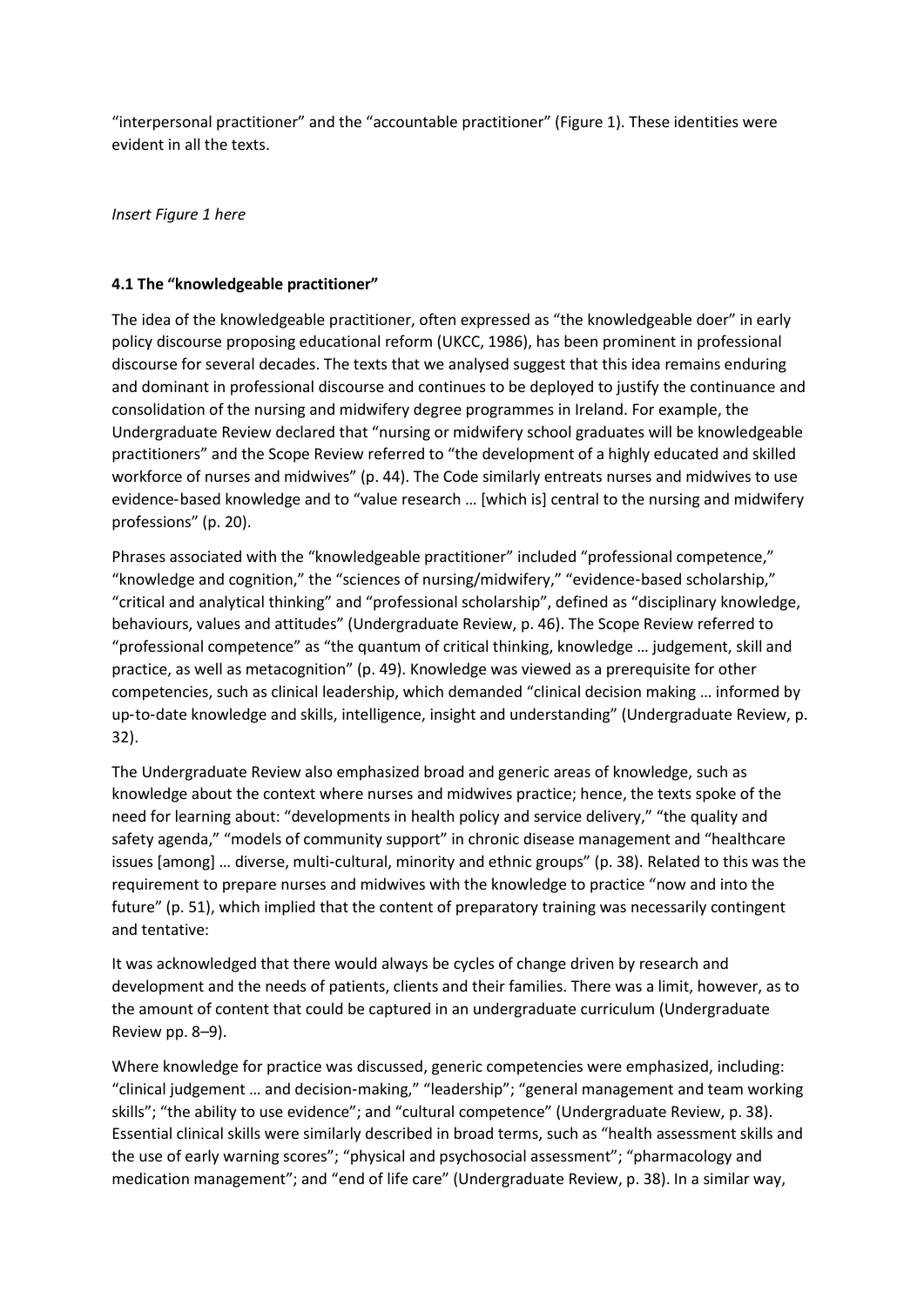rather than emphasizing precise forms and types of knowledge, the Code entreated nurses and midwives to "deliver safe and competent practice based on best available evidence" (p. 21) and to "exercise professional judgment" (p. 23). The Scope Framework also declared that, in their practice, nurses and midwives possess and use "various kinds of knowledge in a critical manner" (p. 15). Where the texts discussed knowledge for clinical practice, they were also not explicit, but instead, the form and substance of knowledge was implicit in statements like "the [undergraduate] curriculum should reflect the ongoing developments in care and treatment … [and] current best practice" (Undergraduate Review, pp. 8–9.).

# **4.2 The interpersonal practitioner**

As researchers, we were already sensitized to an enduring professional discourse that tends to privilege the interpersonal and dispositional over the knowing and doing aspects of nursing practice (Fealy & McNamara, 2007; Nelson & Gordon, 2006) and in our analysis of the four documentary texts, our sensitizing framework revealed several examples of this discourse. For example, the Code advised the nurse and midwife to be "kind and compassionate in your practice" (p. 21) and to "develop relationships of trust with patients" (p. 24). Similarly, the Undergraduate Review spoke of the need to develop "compassion and caring for others" (p. 52) and "a person-centred philosophy of care" (p. 57) through preparatory professional training. The Code (Nursing and Midwifery Board of Ireland, 2014) was foregrounded with definitions of "therapeutic relationship" (p. 5) and "quality of practice" (p. 20); the latter construct was defined, not with reference to either content or outcomes of care, but rather included reference to the transactional aspects of practice, thus:

[Quality of practice] focuses on safety, competence, kindness, compassion, caring and protection from harm (p. 20).

The Scope Framework spoke of nursing in terms of it being a "therapeutic relationship", stressing the interpersonal and the dispositional:

Fundamental to nursing practice is the therapeutic relationship between the nurse and the patient that is based on open communication, trust, understanding, compassion and kindness and serves to empower the patient to make life choices (p. 8).

The document similarly stressed the dispositional dimension of midwifery practice, declaring: "fundamental to midwifery practice is the provision of safe competent, kind and compassionate care" (p. 13).

The Undergraduate Review described the required competencies for nursing practice; these included "interpersonal relationships", "therapeutic relationships" and "person‐centred holistic care" (p. 78). The competencies for midwives similarly included "holistic midwifery care," whereby midwifery practice was concerned with providing "holistic support … [including] emotional support" (p. 77). The Scope Framework declared that "nursing care is holistic in nature, grounded in an understanding of the social, emotional, cultural, spiritual, psychological and physical experiences of patients" and the document recycled the same definition for midwifery care by merely replacing the word "patient" with "woman" (pp. 8 and 14).

In the Undergraduate Review, higher education institutions and their associated training hospitals were entreated to "ensure that the values of treating people with care and compassion, with dignity and respect and with impartiality remain at the core of the student experience" (p. 14) and the dispositions of "compassion and caring" (p. 52) were declared as being an integral part of professional scholarship. The graduate nurse or midwife was expected to "practice from a holistic,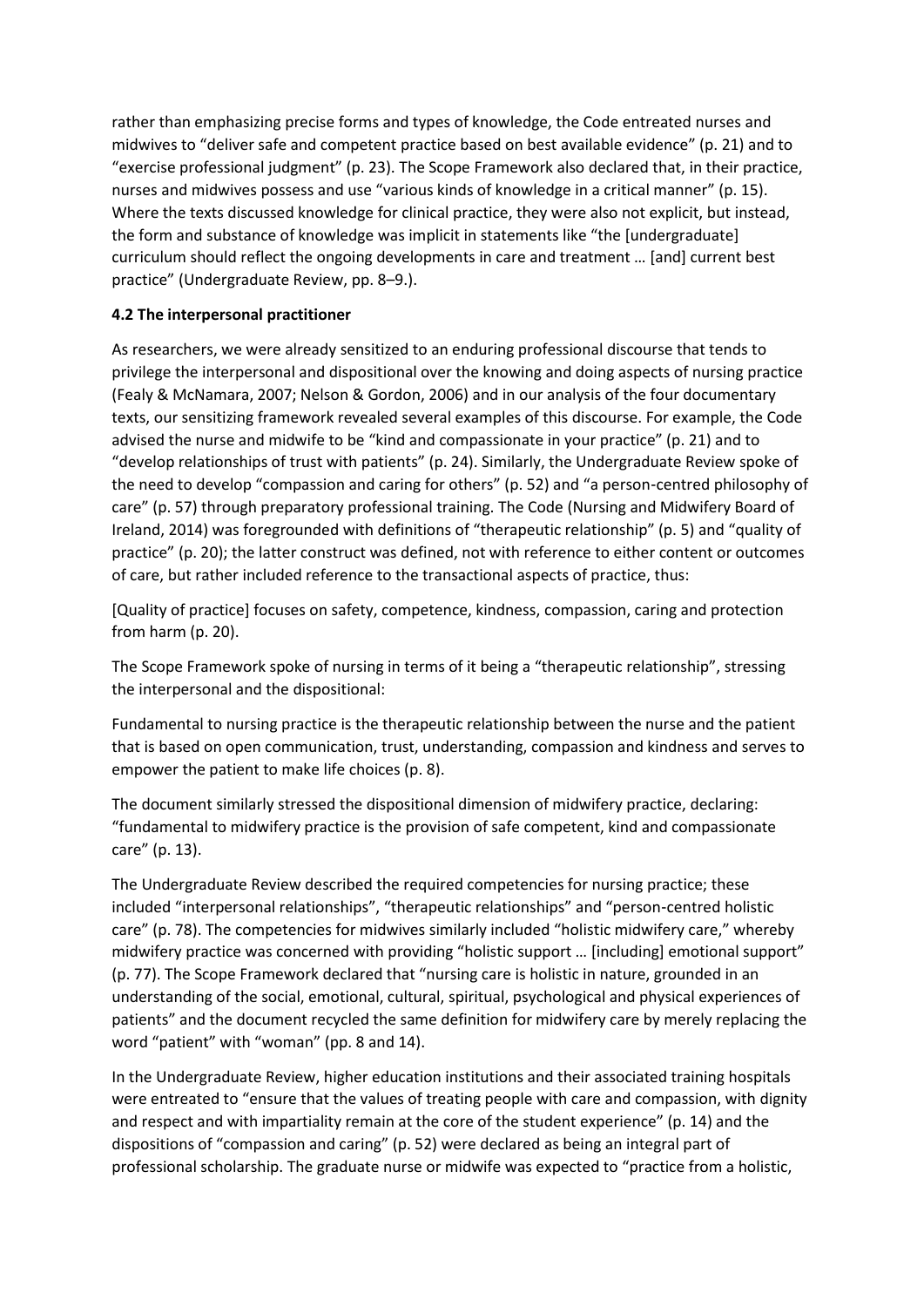caring framework" (p. 48). Similarly, in making recommendations for the content of undergraduate instruction, the Undergraduate Review called for a "renewed emphasis on the core values of compassion, empathy and caring" (p. 38). The Undergraduate Review also stated that preparatory professional education should support "the development of a therapeutic relationship between the nurse or midwife and the patient" (p. 57) and declared: "nothing stands still, which requires all of us to have a more open and engaged approach with patients" (p. 5). The Scope Review represented "good nursing" as involving working in "proximity to patients providing total patient care" and the Undergraduate Review spoke of nurses and midwives "delivering care 24/7" (p. 5).

# **4.3 The accountable practitioner**

In both the explicit and implicit content of the texts, the discourse carried the view that knowledge or interpersonal skills were not, in themselves, sufficient to practice nursing or midwifery safely and effectively; hence, the discourse conveyed the notion that professional practice encompassed an ethical-professional dimension. The identity of "accountable practitioner" was sustained in the idea that the nurse or midwife was governed by a professional regulatory framework and by the individual practitioner's own ethical sense; hence graduates were expected to "adhere to the code of ethics and standards" (Undergraduate Review, p. 28).

The identity of accountable practitioner was especially evident in the Code, which declared: "you must act within the law and follow the rules and regulations [of the Board]" (p. 17). While the Code included frequent mention of "professional responsibility" and "professional accountability", the Scope Review also referred to practitioners as needing to be empowered, through professional knowledge and skills, "to act autonomously".

The Scope Framework stressed nurses' and midwives' accountability in decision‐making, including accountability for making decisions about their own scope of practice and accountability when delegating tasks to others. The Scope Review described the Scope Framework as follows: "As an enabling framework, it … emphasises nurses" and midwives' individual accountability in making decisions about their roles and responsibilities' and it defined the scope of professional practice as being "closely associated with notions of professional conduct, accountability and self‐governance and expanded practice" (Scope Review, p. 2). The Code was more explicit in naming the sphere of professional responsibility and accountability as including "practice, attitudes and actions, including inactions and omissions" (Nursing and Midwifery Board of Ireland, 2014, p. 16). The Undergraduate Review exemplified the idea of the self-regulated, autonomous practitioner in the following:

Establishing a clear understanding of what it means to belong to the professions of nursing and midwifery … [is] the foundation to establishing the values, attitudes and behaviours that underpin good professional practice (p. 10).

New graduates were required to practice within clear parameters of conduct that included "professional behaviours… appropriate relationships with clients and colleagues, attitude and appearance [and] professional responsibilities and accountability" (Undergraduate Review, p. 46).

# **5 DISCUSSION**

Discourse has constitutive powers, constructing subjects, objects or abstract ideas. It shapes and is shaped by the context where it is enacted. This paper presented an analysis of a disciplinary discourse conducted in Irish nursing and midwifery, revealing three discursive constructions of professional identity: the knowledgeable practitioner, the interpersonal practitioner and the accountable practitioner. These discursive constructions are not unique to Ireland. While the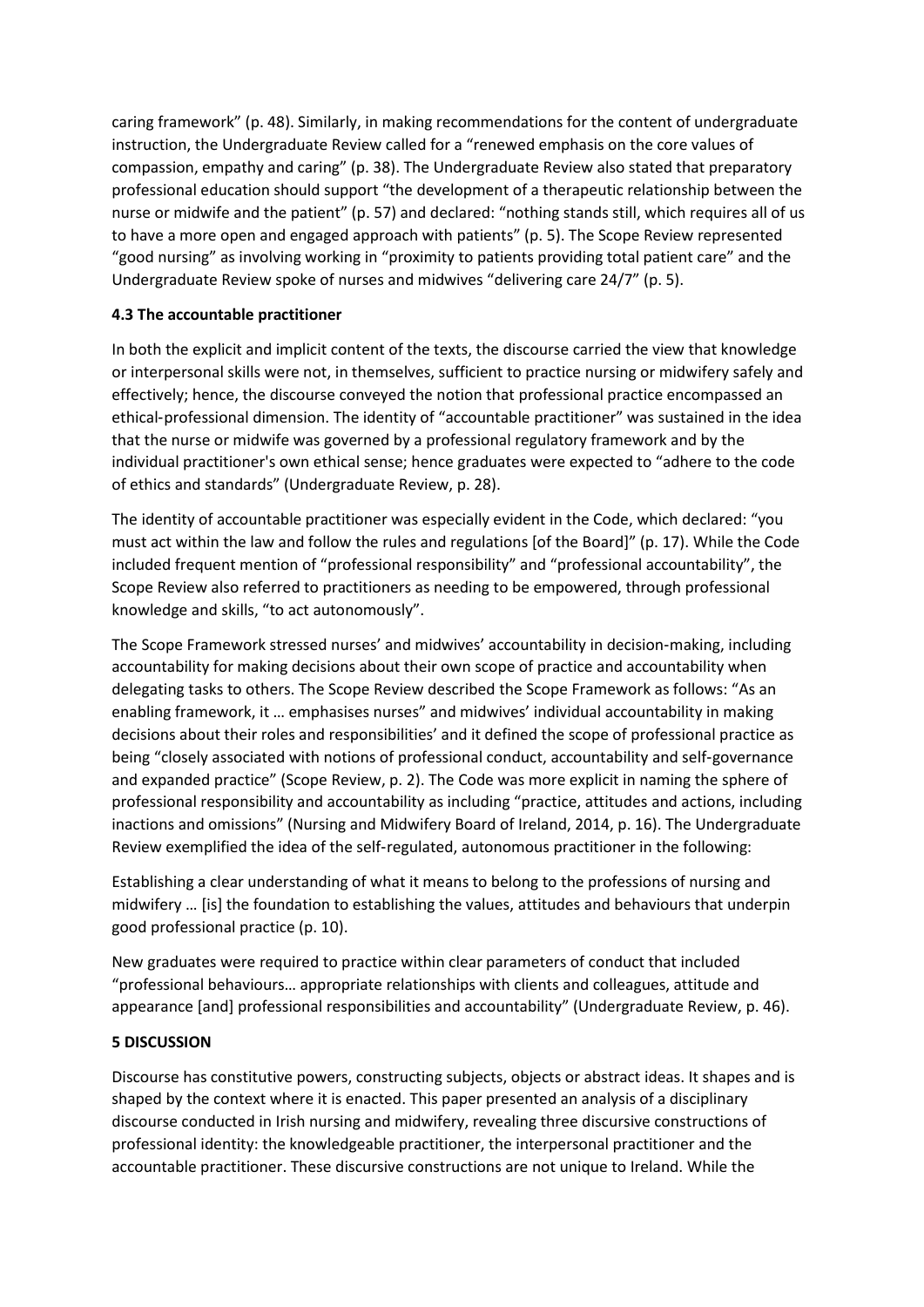documents that we analysed were prepared for specific purposes that is to regulate professional practice or to communicate policy, they nonetheless represented naturally occurring data and, as such, conveyed self‐interested and persuasive versions of nursing and midwifery. The analysis revealed how the texts are both structured by extant discourses and, at the same time, maintain these discourses.

The three professional identities that emerged as dominant in the discourse were evident in the range of texts that discussed aspects of the professional role of nurses and midwives, including the graduate attributes that professional preparatory training was expected to develop, the scope of professional practice and legal and ethical aspects of the nursing and midwifery roles. The evidence from this analysis suggests that nursing and midwifery in Ireland continue to engage in a professional discourse that carries assumptions about the nature of the professional role (Nelson & Gordon, 2006), the relationship between nursing and midwifery to society (Fealy, 2004; Koch et al., 2016) and the form and content of professional knowledge (McNamara & Fealy, 2014).

The idea of "the knowledgeable doer" has been prominent in discourse concerning the education of nurses over several decades, particularly in the UK and Ireland, and has been deployed in debates that seek to justify the move from hospital-based training to university-based education (Drennan & Hyde, 2009). The present discourse presented disciplinary knowledge as consisting of broad, undifferentiated forms, for the most part and in the process, conveyed no real sense that knowledge could be constituted as distinct, with its own conceptual structure, form‐specific concepts or truth criteria (Hirst, 1974). Nor was there any attempt to differentiate practical and theoretical knowledge, in terms of their forms or structures, or the relationships between them (McNamara & Fealy, 2014). By emphasizing generic forms of knowledge and competencies and knowledge about the context of practice, the texts were largely silent in naming forms of knowledge that might otherwise confer notions of scientific knowledge or, unthinkably, medical knowledge (McNamara & Fealy, 2014; Nelson & Gordon, 2006). For example, apart from generic competencies, the Undergraduate Review did not discuss specific the forms of scientific knowledge for the actual clinical work of nurses and midwives (McNamara & Fealy, 2014), such as that required for care of the sick or injured body, or in the case of midwifery, for the management of labour and childbirth.

A specialized and distinctive form of disciplinary knowledge is a prerequisite for a stable epistemic community of practitioners (McNamara, 2010). In the discourses that we examined, the texts carried a dominant discourse of nursing and midwifery practice as an interpersonal process that worked to decentre the scientific and technical aspects of the disciplines (Gordon & Nelson, 2005). In this way, the texts tended to represent the disciplines through a "lens of sentimentality" (Nelson & Gordon, 2006) and, thereby, constituted a discourse that took the ubiquitous form of the "virtue script" (Gordon & Nelson, 2005). By valorizing those aspects of the professions that seem naturally appealing to the public, such as kindness, compassion and caring, the discourse may represent an appeal for social legitimacy and public validation of a distinct practice in health care. Moreover, by privileging kindness, compassion and caring as the essence of practice, the discourse carried both explicit and implicit claims that nursing and midwifery are "holistic professions," whose "caring science" practice is detached from biomedical practice (Koch et al., 2016).

Being noncommittal about disciplinary knowledge, the discourse was, as a consequence, noncommittal about professional roles, suggesting instead that nursing roles were relatively weakly bounded, being highly flexible and unspecialized, and merging with and incorporating aspects of the roles of other professionals (McNamara et al., 2011). However, this was somewhat counterbalanced in those elements of the texts that demonstrated nurses' and midwives' evident willingness to embrace new and expanded roles and to demonstrate accountability in professional practice and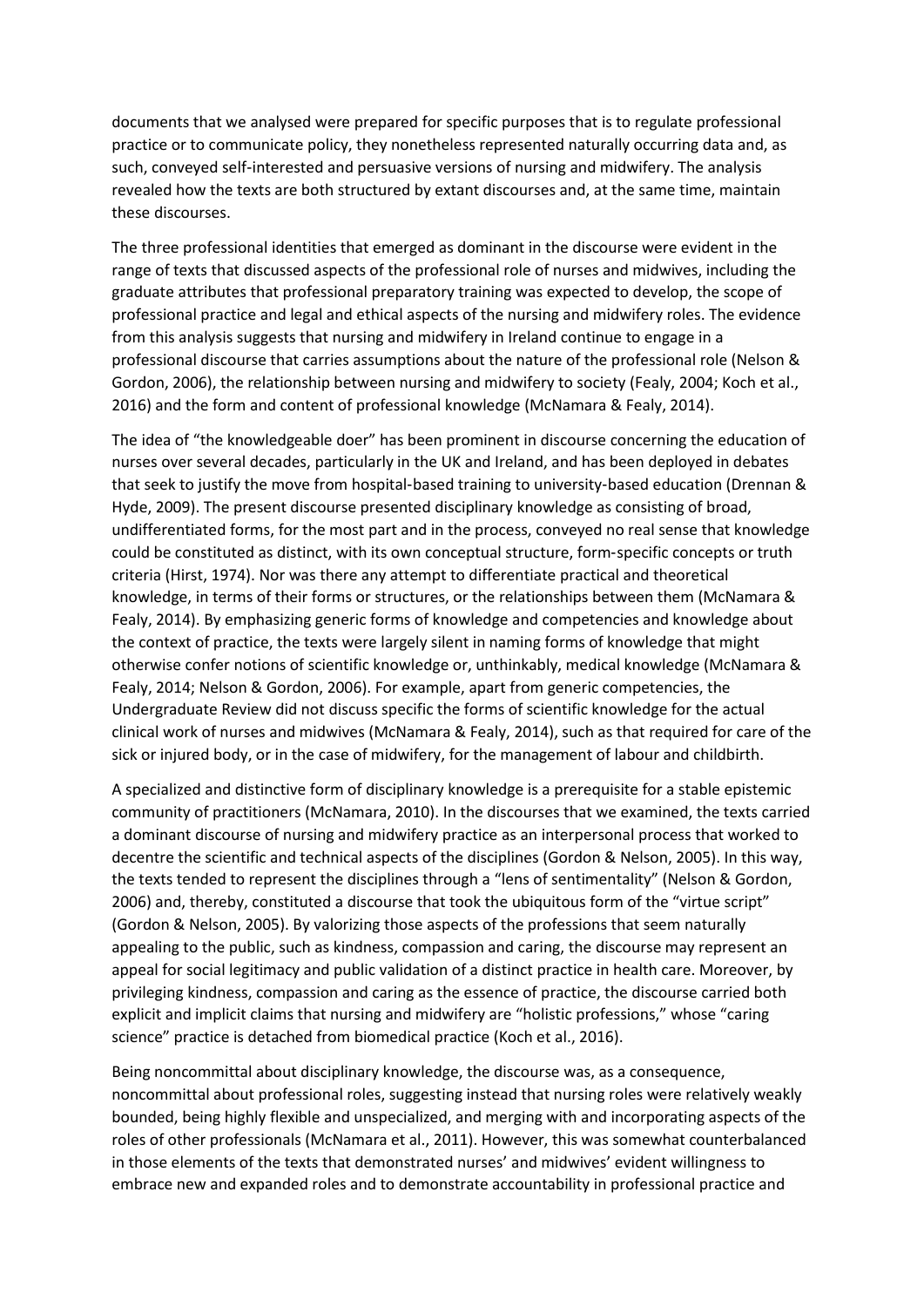service. This suggests that nurses and midwives seek to realize their disciplinary autonomy by embracing role expansion. Moreover, the fact that nurses and midwives debate ontological, policy and professional matters is itself a testament to their disciplinary empowerment and a desire for professional autonomy (Drennan & Hyde, 2009). Ironically, by constructing professional identity through a discourse that defines disciplinary knowledge in broad and generic terms and which characterizes professional practice as an interpersonal process, nurses' and midwives' agency in negotiating professional autonomy may be weakened.

Several authors have highlighted how discourse functions to construct nursing or midwifery identifies and have shown how these identities, in turn, serve self-interests, both internal and external to the professions (Fealy, 2004; Fealy & McNamara, 2007). Several authors point to a discourse that propagates public images of nursing, proffering a simplistic, stereotypical and inaccurate professional image, which is antithetical to disciplinary advancement and call instead for a counter discourse that more realistically portrays the discipline (Fealy & McNamara, 2007; Gillett, 2012; Gordon & Nelson, 2005; Kelly et al., 2012). Such a counter discourse should name the work that nurses and midwives do, including the physical body work (Nelson & Gordon, 2006) and should identify the precise forms of knowledge needed to inform clinical work, including medical knowledge (McNamara & Fealy, 2014; Nelson & Gordon, 2006).

Evidence of popular discursive constructions of nursing identities indicate that nursing stereotypes persist in public media, including new social media (Kelly et al.,2012). These stereotypes incorporate taken‐for‐granted gender categories (Fealy, 2004) and include both favourable (e.g. "skilled knower and doer," "self-confident professional") and unfavourable (e.g. "sexual plaything") identities (Kelly et al., 2012). In professional discourse, constructing nursing and midwifery identities, primarily with reference to dispositions like compassion and empathy, implies that professional nursing and midwifery practice is merely concerned with relational and affective professional engagement and that these are the exclusive concerns of nurses and midwives. This discourse has been widely propagated by early nursing theorists, such as Watson (2005) and Parse (1999), who sought to distance nursing from the natural sciences and instead locate it firmly in the human sciences. The textual construction of nursing and midwifery in the present analysis suggests that these ideas persist in contemporary professional discourse in Ireland, despite the introduction of graduate education and widespread exposure to the life sciences and empirical research. Along with phrases like "proximity to patients," "24/7 [presence]" and "therapeutic relationship," this further suggests that the disciplines continue to seek to construct professional identity as distinct from medicine (McNamara & Fealy, 2014).

Codes of professional conduct and frameworks for scope‐of‐practice decision‐making provide an explicit system of rules and principles for professional self‐regulation and denote professional responsibility and accountability to society (Kennedy et al., 2015). The texts that we examined included a professional code and a decision‐making framework, so it is unsurprising that these texts should carry a discourse that speaks of the accountable practitioner. Nevertheless, this form of discourse highlights the always contingent, relative and bounded nature of professional autonomy in nursing and midwifery and in so doing, further shapes professional identity.

# **5.1 Limitations**

The textual examples selected for this study may not represent either the full extent of professional discourse or the discourse that nurses and midwives conduct in their everyday professional lives. Accordingly, we may only confidently summarize professional discourse among Irish nurses and midwives, with reference to the texts that we analysed and not to other texts, such as every day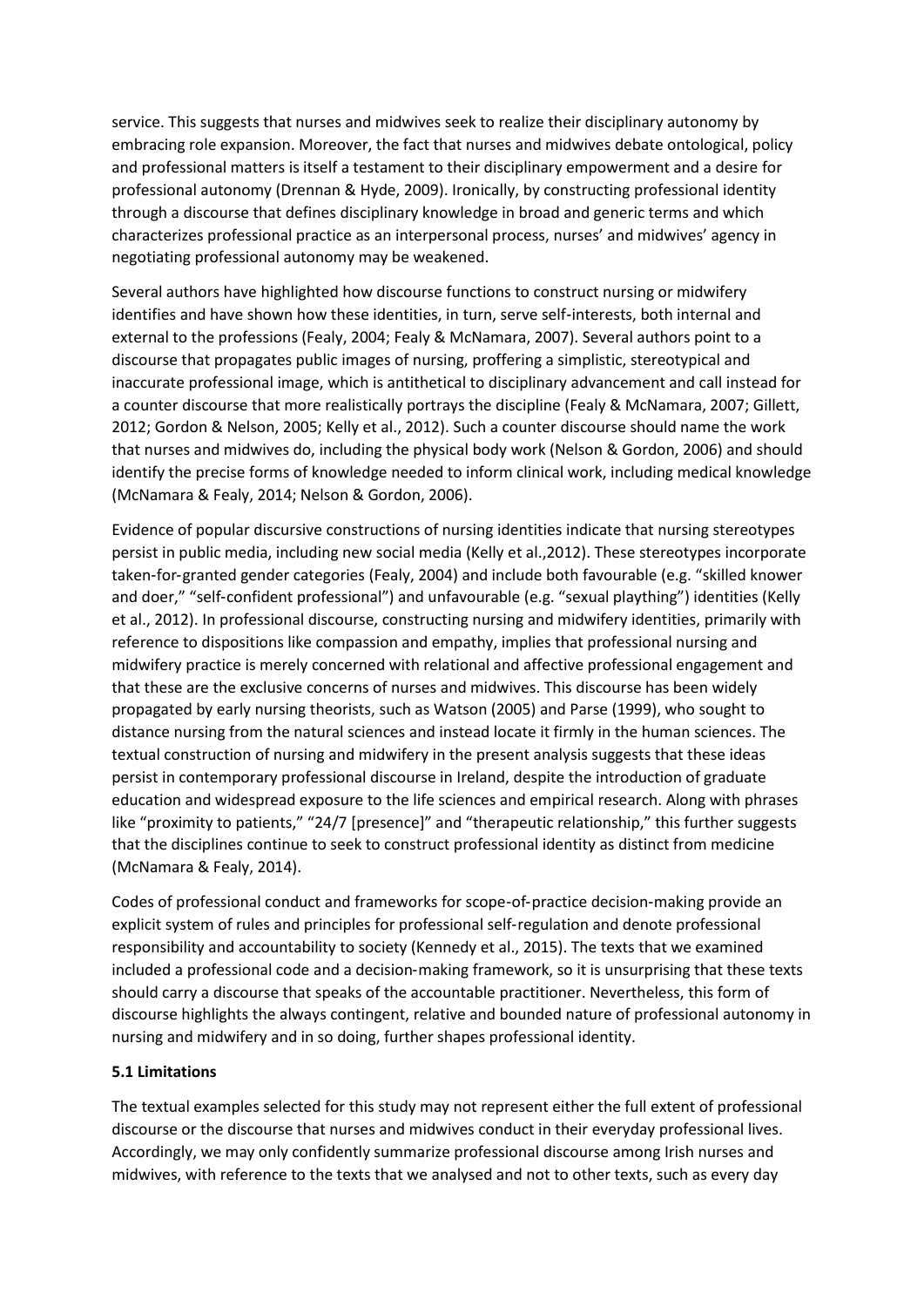professional conversations. Given the substantial volume of textual data, it is possible that other recurring narratives resided in the discourse and did not reveal themselves. Additionally, treating all the documentary sources as a single data set may have resulted in a missed opportunity to observe nuances within and among the documents.

#### **6 CONCLUSIONS**

Policy and regulatory documents offer a window to the professions and to society on how nurses and midwives speak about their professions and, in the process, construct their identities. As such, they become important beyond their original function. The language used in regulatory and policy review documents is important, since it speaks directly to both the practitioner and the public; in the case of the former, successful implementation of policy is directly related to the messages delivered in policy documents (MacLachlan et al., 2012). At a discursive level, authors of regulatory and policy documents need to recognize that everyday language‐in‐use can serve several unintended functions, which include constructing professional identities for those who are the subject of the document and propagating a self‐interested version of the profession to the wider society. Additionally, for nursing and midwifery to truly engage in interdisciplinary education and research, then having a clearly differentiated disciplinary identity with a distinct disciplinary discourse is a prerequisite. Such a discourse should avoid representing disciplinary knowledge and practice as esoteric and, consequently, inaccessible to other disciplines and should instead speak of the real and distinct nursing and midwifery contribution.

This study's findings support previous studies on discursive constructions of professional identity by demonstrating that professional identities can be extracted from both the explicit and latent textual content of discourse, including that contained in documents on professional policy and regulation. Academic study of identity construction in discourse using social constructionist analysis is important to disciplinary development by serving to raise nurses' and midwives' consciousness, alerting them to the ways that their own discourse can shape their identities (Kelly et al., 2012), influence public and political opinion and, in the process, shape public policy on their professions (Gillett, 2012).

#### **ACKNOWLEDGEMENTS**

The authors are grateful to the Nursing and Midwifery Board of Ireland and the Department of Health who providing documentary material that formed part of the data for this study.

#### **REFERENCES**

Casey, M., Brady, A.‐M., Fealy, G., Hegarty, J., Kennedy, C., McNamara,M. … Stokes, D. (2017). Consultation and analysis for guidance projects emanating from the Review of the Scope of Practice Framework, Code of Professional Conduct and Ethics and the Review of Undergraduate Degree Programmes. Nursing and Midwifery Board of Ireland, Dublin.

Department of Health. (2012). Report of the review of undergraduate nursing and midwifery degree programmes. Dublin, Ireland: The Stationery Office.

Drennan, J., & Hyde, A. (2009). The fragmented discourse of the 'knowledgeable doer': Nursing academics' and nurse managers' perspectives on a master's education for nurses. Advances in Health Sciences Education, 14, 173– 186.

Fairclough, N. (2010). Critical discourse analysis: The critical study of language, 2nd ed. Harlow, UK: Longman.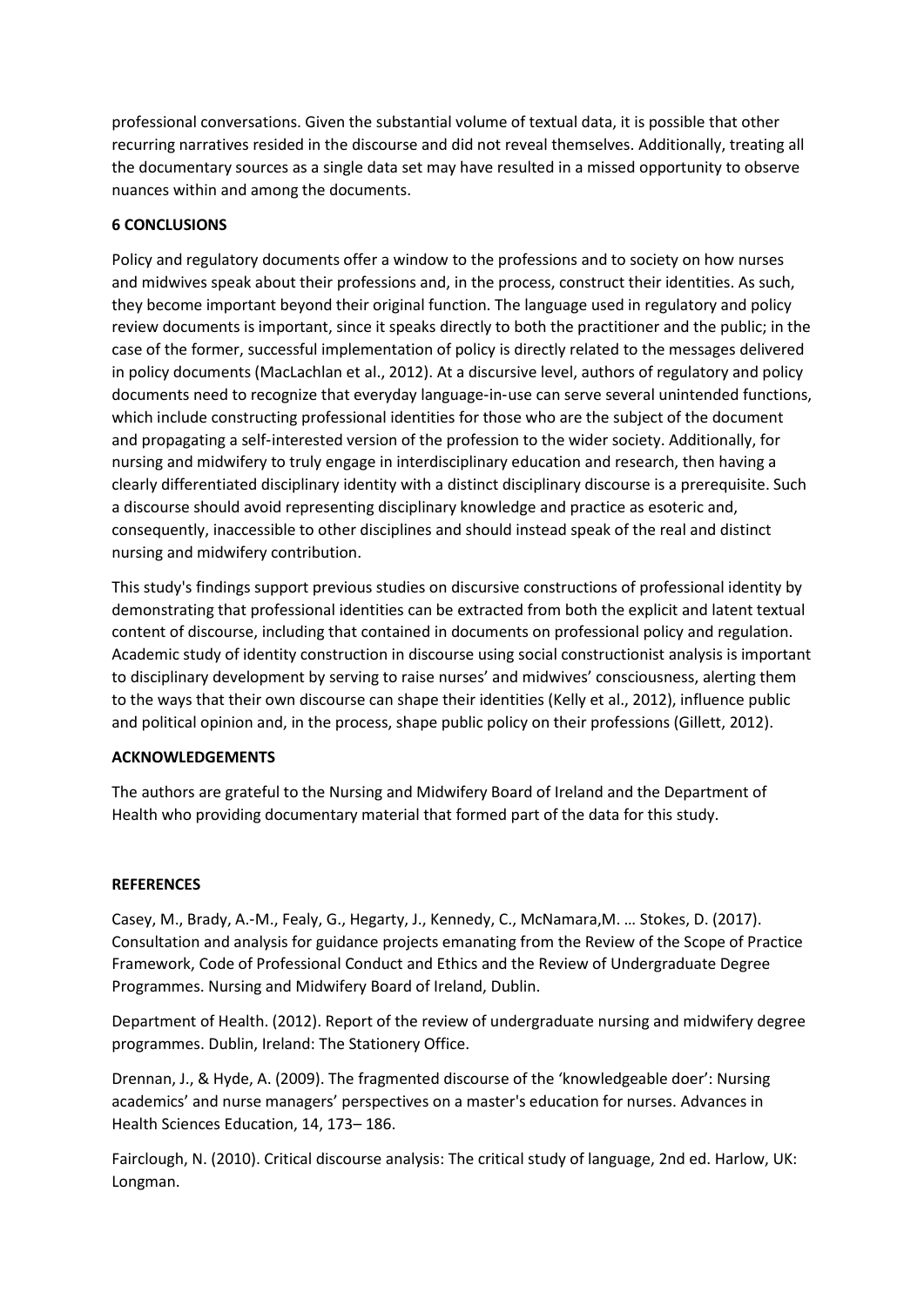Fealy, G. M. (2004). 'The good nurse': Visions and values in images of the nurse. Journal of Advanced Nursing, 64, 649– 656.

Fealy, G. M., Casey, M., Brady, A. M., Hegarty, J., Kennedy, C., McNamara, M. S., … Rohde, D. (2014). National review of the scope of nursing and midwifery practice framework: Final report. Dublin, Ireland: Nursing and Midwifery Board of Ireland.

Fealy, G. M., & McNamara, M. S. (2007). A discourse analysis of debates surrounding the entry of nursing into higher education in Ireland. International Journal of Nursing Studies, 44, 1187– 1195.

Fealy, G. M., & McNamara, M. S. (2015). Transitions and tensions: The discipline of nursing in an interdisciplinary context. Journal of Nursing Management, 23, 1– 3.

Fealy, G. M., McNamara, M., Treacy, P., & Lyons, I. (2012). Constructing ageing and age identities: A case study of newspaper discourses. Ageing & Society, 32(01), 85– 102.

Gee, J. P. (2005). An introduction to discourse analysis, 2nd ed. New York, NY: Routledge.

Gee, J. P. (2014). An introduction to discourse analysis, 4th revised ed. London, UK: Routledge.

Gillett, K. (2012). Critical discourse analysis of British national newspaper representations of the academic level of nurse education: Too clever for our own good? Nursing Inquiry, 19(4), 297– 307.

Gillett, K. (2014). Nostalgic constructions of nurse education in British national newspapers. Journal of Advanced Nursing, 70, 2495– 2505.

Gordon, S., & Nelson, S. (2005). An end to angels. The American Journal of Nursing, 105(5), 62– 66.

Government of Ireland. (1998). Report of the commission on nursing: A blueprint for the future. Dublin, Ireland: The Stationery Office.

Government of Ireland. (2000). Nursing education forum: A strategy for a pre‐registration nursing education degree programme. Dublin, Ireland: Stationery Office.

Grealish, L., & Trevitt, C. (2005). Developing a professional identity: Student nurses in the workplace. Contemporary Nurse, 19, 137– 150.

Greckhamer, T., & Cilesiz, S. (2014). Rigor, transparency, evidence and representation in discourse analysis: Challenges and recommendations. International Journal of Qualitative Methods, 13, 422– 433.

Hirst, P. H. (1974). Liberal education and the nature of knowledge. In R. F. Dearden, P. H. Hirst, & R. S. Peters (Eds.), Education and the development of reason (pp. 391– 414). London, UK: Routledge and Kegan Paul.

Kelly, J., Fealy, G. M., & Watson, R. (2012). The image of you: Constructing nursing identities in YouTube. Journal of Advanced Nursing, 68(8), 1804– 1813.

Kennedy, C., O'Reilly, P., Fealy, G. M., Casey, M., Brady, A. M., McNamara, M., … Hegarty, J. (2015). Comparative analysis of nursing and midwifery regulatory and professional bodies' scope of practice and associated decision-making frameworks: A discussion paper. Journal of Advanced Nursing, 71(8), 1797– 1811.

Koch, T. F., Leal, V. J., & Ayala, R. (2016). Let's talk about society: A critical discourse analysis of sociology courses in pre-registration nursing. Nurse Education Today, 36, 139–144.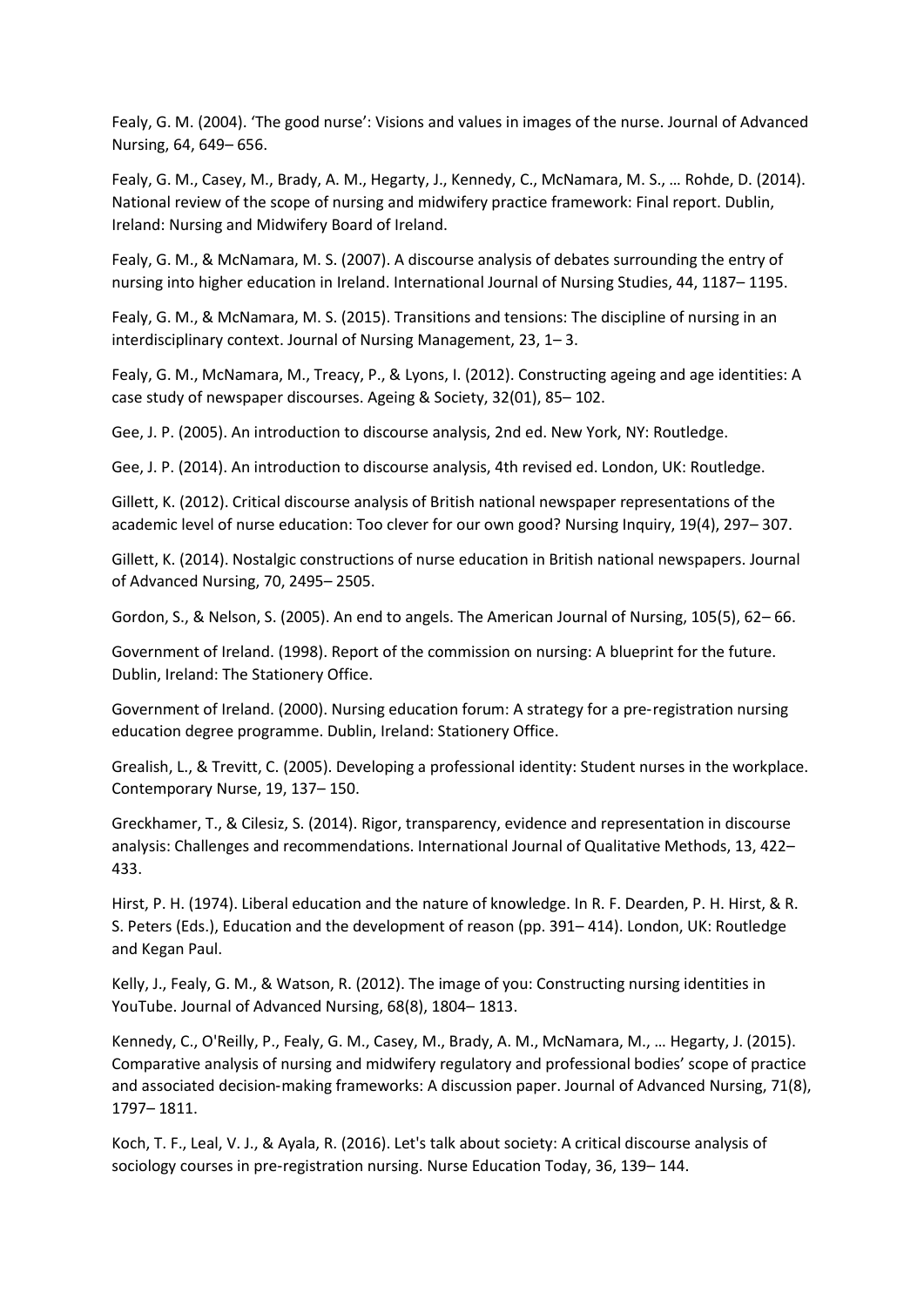Lee, A. M. S., & Kirkman, M. (2008). Disciplinary discourses: Rates of caesarean section explained by medicine, midwifery and feminism. Health Care for Women International, 29(5), 448– 467.

MacLachlan, M., Amin, M., Mannan, H., El Tayeb, S., Bedri, N., Swartz, L., & McVeigh, J. (2012). Inclusion and human rights in health policies: Comparative and benchmarking analysis of 51 policies from Malawi, Sudan, South Africa and Namibia. PLoS ONE, 7(5), e35864.

McNamara, M. S. (2010). Where is nursing in academic nursing? Disciplinary discourses, identities and clinical practice: A critical perspective from Ireland Journal of Clinical Nursing, 19, 766– 774.

McNamara, M. S., & Fealy, G. M. (2014). Knowledge matters in nursing. In M. Young, & J. Muller (Eds.), Knowledge, expertise and the professions (pp. 157– 170). Oxon, UK/New York, NY: Routledge.

McNamara, M. S., Fealy, G. M., Casey, M., Geraghty, R., Butler, M., Halligan, P., … Johnson, M. (2011). Boundary matters: Clinical leadership and the distinctive disciplinary contribution of nursing to multidisciplinary care. Journal of Clinical Nursing, 20(23–24), 3502– 3512.

McNamara, M. S., Fealy, G. M., & Geraghty, R. (2012). The visibility of the discipline on the websites of academic nursing schools. Nursing Outlook, 60, 29– 36.

Middleton, L., & Uys, L. (2009). A social constructionist analysis of talk in episodes of psychiatric student nurses' conversations with clients in community clinics. Journal of Advanced Nursing, 65, 576– 586.

Nelson, S., & Gordon, S. (2006). The complexities of care: Nursing reconsidered Cornell. New York, NY: University Press.

Noblit, G. W., & Hare, R. D. (1988). Meta‐ethnography: Synthesizing qualitative studies. London, UK: Sage.

Nursing and Midwifery Board of Ireland. (2014). Code of professional conduct and ethics for registered nurses and registered midwives. Dublin, Ireland: Nursing and Midwifery Board of Ireland.

Nursing and Midwifery Board of Ireland. (2015). Scope of nursing and midwifery practice framework. Dublin, Ireland: Nursing and Midwifery Board of Ireland.

Nursing and Midwifery Board of Ireland. (2016). Nurse registration programmes standards and recommitments, 4th ed. Dublin, Ireland: Nursing and Midwifery Board of Ireland.

O'Connell, R., & Downe, S. (2009). A metasynthesis of midwives' experience of hospital practice in publicly funded settings: Compliance, resistance and authenticity. Health: An Interdisciplinary Journal for the Social Study of Health, Illness and Medicine, 13, 589– 609.

Parse, R. R. (1999). Nursing science: The transformation of practice. Journal of Advanced Nursing, 30(6), 1383– 1387.

Potter, J., & Wetherell, M. (1987). Discourse and social psychology: Beyond attitudes and behaviour. London, UK: Sage Publications.

United Kingdom Central Council for Nursing, Midwifery and Health Visiting. (1986). Project 2000: A new preparation for practice. London, UK: UKCC.

Van Dijk, T. A., & Kintsch, W. (1983). Strategies of discourse comprehension. New York, NY: Academic Press.